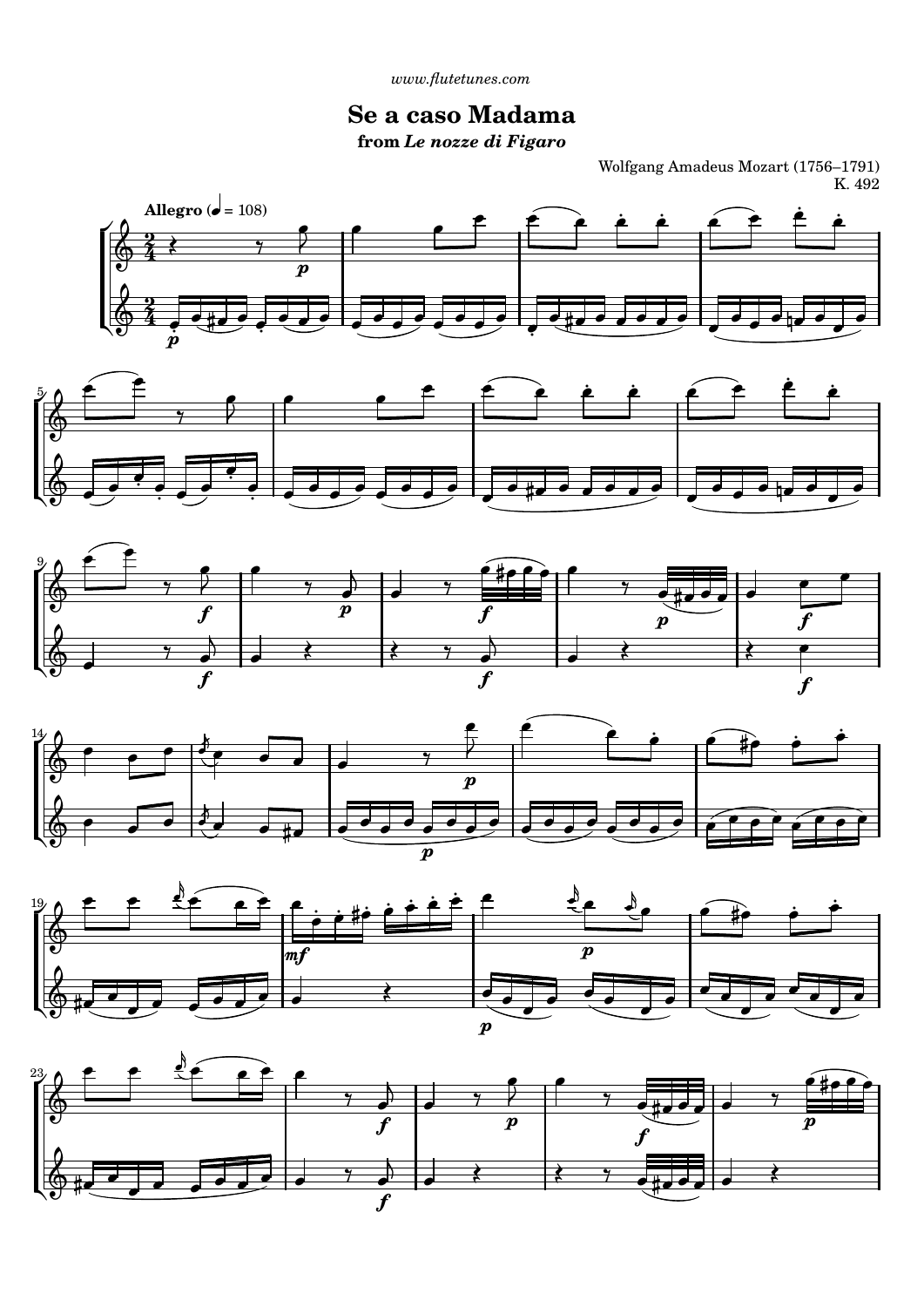![](_page_1_Figure_0.jpeg)

![](_page_1_Figure_1.jpeg)

![](_page_1_Figure_2.jpeg)

![](_page_1_Figure_3.jpeg)

![](_page_1_Figure_4.jpeg)

![](_page_1_Figure_5.jpeg)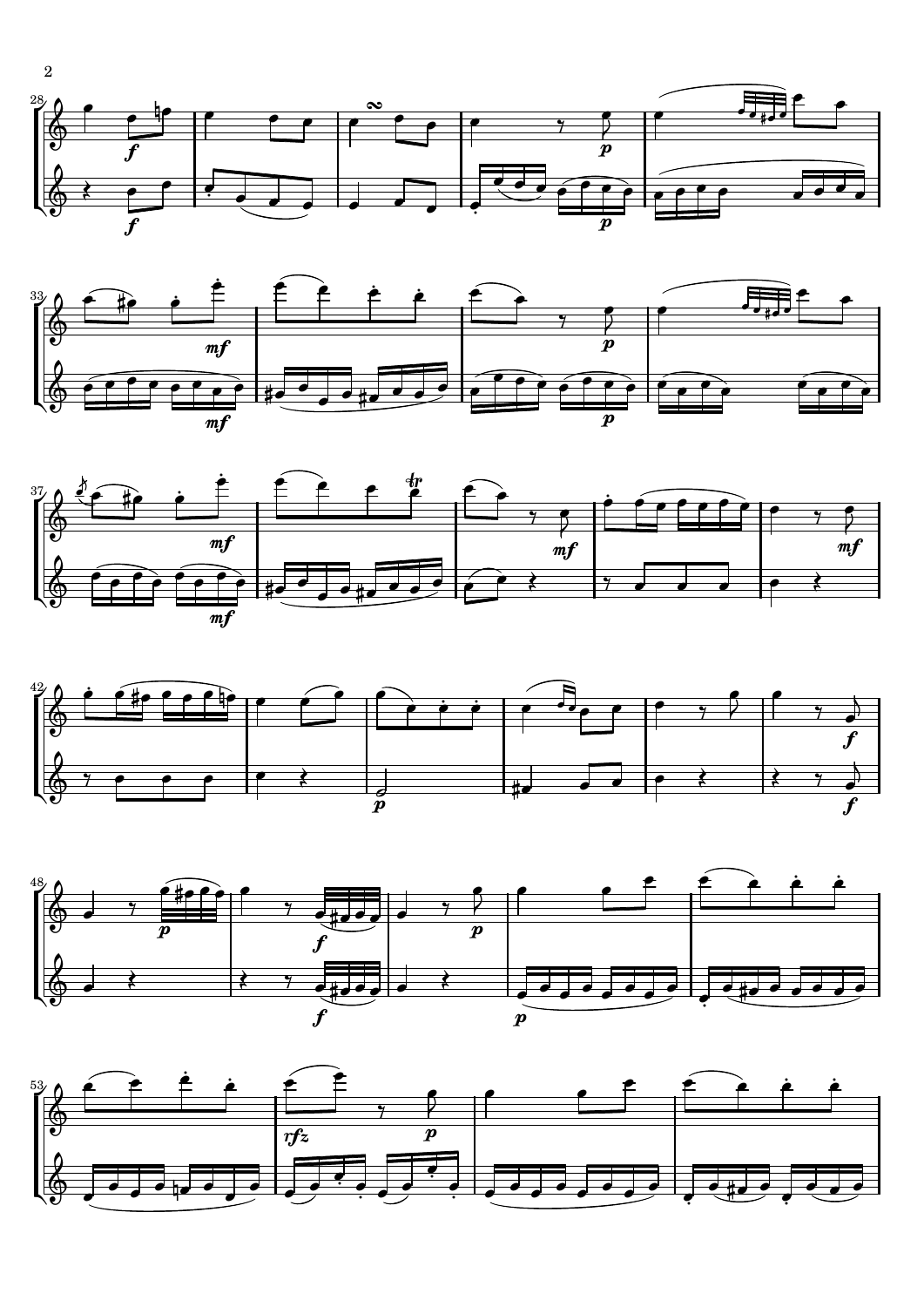![](_page_2_Figure_0.jpeg)

![](_page_2_Figure_1.jpeg)

![](_page_2_Figure_2.jpeg)

![](_page_2_Figure_3.jpeg)

![](_page_2_Figure_4.jpeg)

![](_page_2_Figure_5.jpeg)